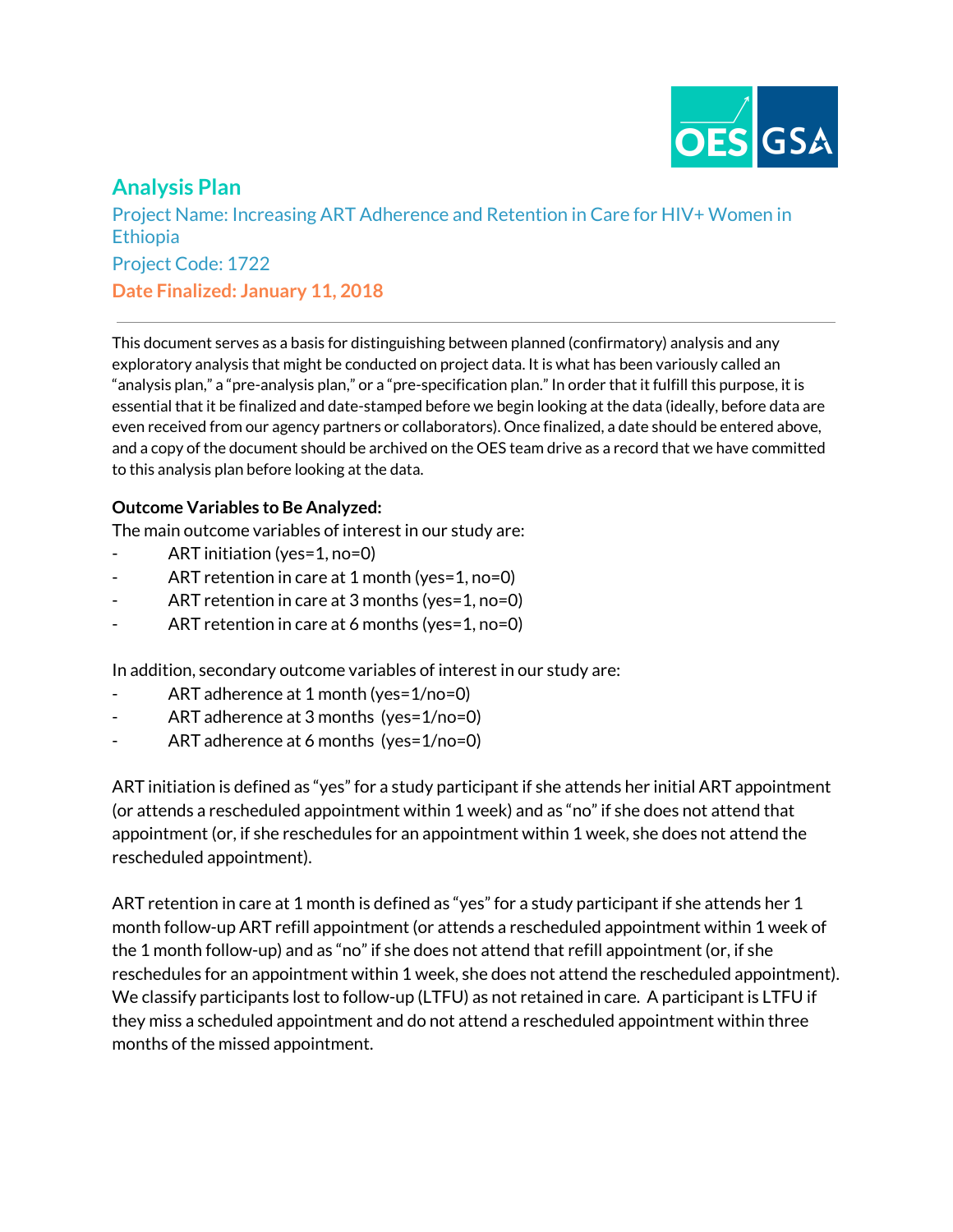ART retention at 3 months and at 6 months are defined similarly to ART retention in care at 1 month, but using 3 and 6 month intervals, respectively.

ART adherence at 1 month is defined as "yes" for a study participant is the study nurse records the participant's adherence as "good" and as "no" if the nurse records the adherence as "fair"/"poor". We classify participants lost to follow-up as not adhering to ART.

In addition, we will examine a second measure of ART adherence defined as "yes" for a study participant is the study nurse records the participant's adherence as "good" or "fair" and as "no" if the nurse records the adherence as "poor".

Study nurses will follow pre-existing thresholds defined by the Ethiopian Ministry of Health (MOH) for classifying adherence as "good"/"fair"/"poor". The MOH definitions are: (i) "good" if 95% or more of doses are taken from the prescription bottle, (ii) "fair" if 85-94% of doses are taken, and (iii) "poor" if fewer than 85% of doses are taken.

ART adherence at 3 months and at 6 months are measured similarly to ART adherence at 1 month, but using 3 and 6 month intervals, respectively.

The main intervention variable of interest is assignment to the praise message phone call treatment arm or to the standard of care control arm. Assignment to the praise message phone call treatment arm is defined as "yes" if the study participant is recorded as being randomized into the praise message phone call treatment arm and as "no" if the study participant is recorded as being randomized into the standard of care control arm.

#### **Statistical Models:**

## *Balancing Checks*

We will check balance between treatment and control groups by comparing observable characteristics recorded at baseline in the existing MIS across these two groups. The observable characteristics will be age, educational attainment, marital status, pregnancy status, and referral point (i.e. Drop-in-Clinic or community outreach)

We will implement this check by regressing an indicator variable (i.e.  $0/1$ ) for assignment to the treatment group (i.e. praise message phone call group) on the aforementioned set of observable characteristics at baseline using linear ordinary least squares (OLS) regression. We will conduct a joint F-test that all of the regression coefficients on the observable characteristics equal zero.

## *Treatment Effects- Intent to Treat*

We will estimate the causal effect of the intent to treat using linear OLS regression. In our basic OLS specification, we will regress the outcome of interest (e.g., the indicator variable for ART initiation) on an indicator variable for assignment to treatment (i.e. to the praise message phone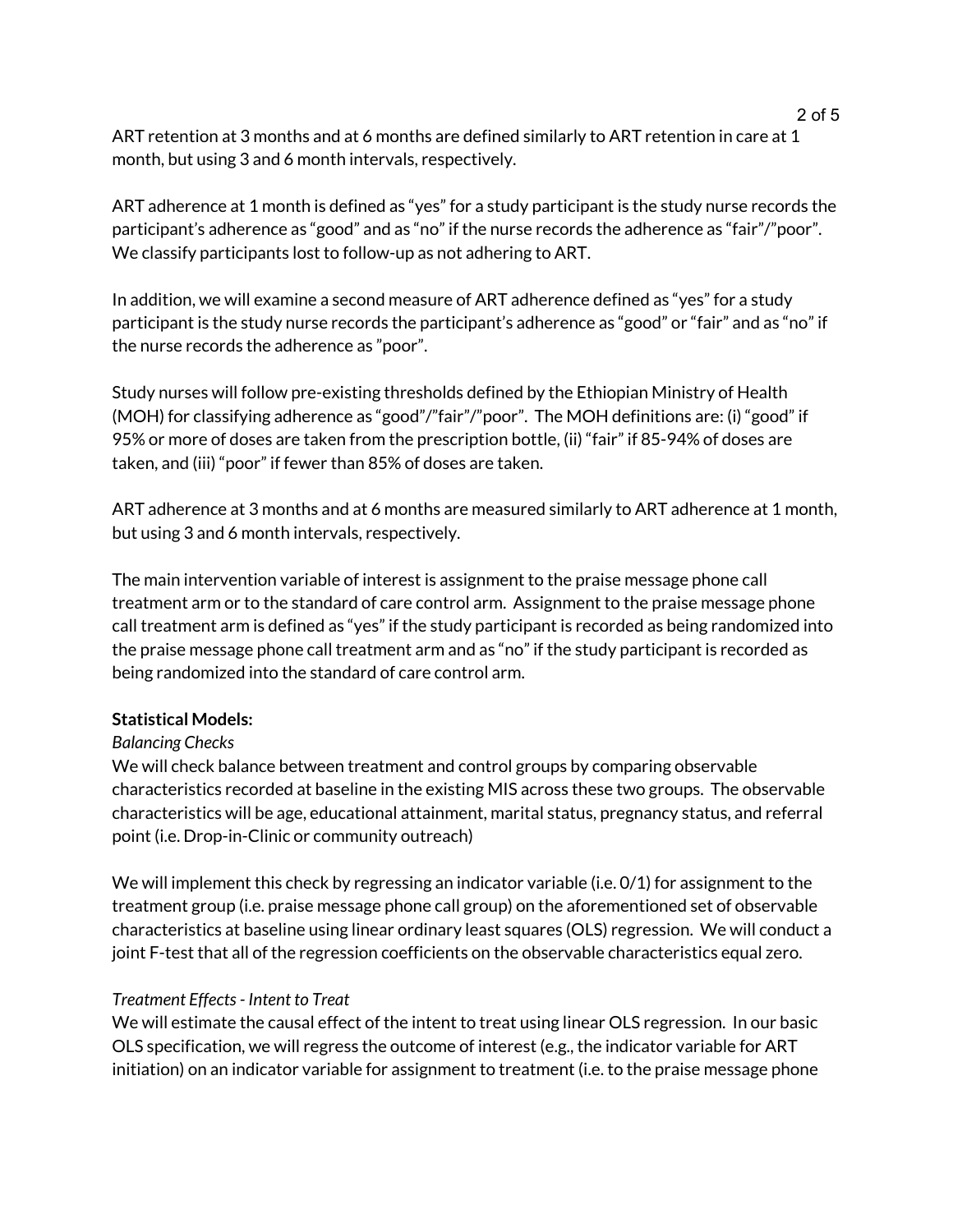call group) and the set of indicator variables for each DIC (excluding one study DIC indicator variable to avoid the problem of multicollinearity). In additional specifications, we will add control variables such as study participant age, educational attainment, marital status, region, referral point (i.e. Drop-in-Clinic or community outreach), and pregnancy status.

Thus, our main regression specification is:

$$
outcome_i = \infty + \beta \text{ praise}_i + X_i' \theta + \mu_j + \varepsilon_i \tag{1}
$$

where  $\emph{outcome}_i$  is an indicator variable for the outcome of interest for individual *i,*  $\emph{praise}_i$  , is an indicator variable equal to one if the respondent was randomized for assignment to treatment (i.e. to the praise message phone call group),  $\overline{X_i^{'}}$  is a vector of sociodemographic controls (included in our additional specifications),  $\mu_i$  are DIC fixed effects, and  $\varepsilon_i$  is an idiosyncratic error term. The coefficient on the treatment indicator variable is the estimate of the causal effect of the intent to treat.

## *Treatment Effects- Treatment on the Treated*

We will estimate treatment on the treated using two-stage least squares (2SLS), where we will instrument for an indicator variable for having received the treatment (i.e. the praise message phone call) using an indicator variable for assignment to treatment (i.e. to the praise message phone call group). In other regards (e.g., baseline controls, additional specifications), our treatment on the treated analysis will follow the analysis described in "Intent to Treat" (see above).

The coefficient on the instrumented (having received) treatment indicator variable is the estimate of the causal effect of the treatment on the treated.

## *Standard Error Adjustments*

In our primary analysis, we will estimate heteroskedasticity robust standard errors and cluster standard errors at the Drop-in-Clinic (DIC) level. To complement our primary analysis, we will calculate HC2 standard errors and exact standard errors.

## **Follow-Up Analyses:**

## *Heterogeneous Effects*

Power calculations for our main analysis suggest that our study is not powered to identify heterogeneous effects. Nonetheless, we will test for several sets of heterogeneous effects in case the study has a larger than expected study size. First, we will test for heterogeneous effects across FSW diagnosed with HIV in the community and those diagnosed at the DICs. Second, we will test for heterogeneous effects across FSW at or above the median age in our sample and below the median age in our sample.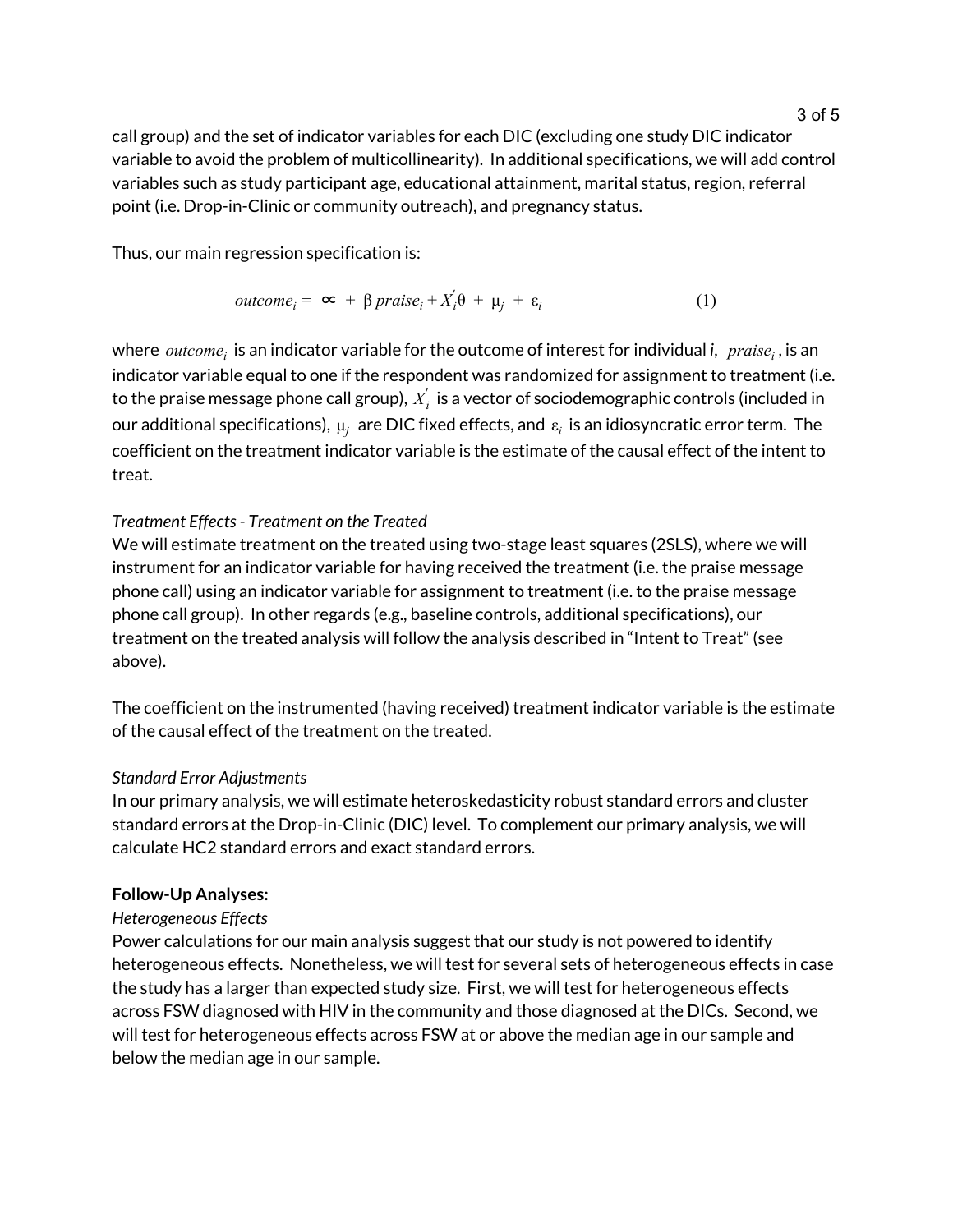#### *Heterogeneous Effects- Intent to Treat*

First, we will interact our intent to treat indicator variable as defined previously with an indicator variable for being diagnosed with HIV in the community. We will follow the same regression specification as in the main "Treatment Effects" section (see Statistical Methods), except now we will include the interaction term we just defined and the indicator variable for being diagnosed with HIV in the community as additional regressors. We will limit our heterogeneous effects estimation to ordinary least squares (OLS) regression.

The coefficient on the treatment indicator variable is the estimate of the causal effect of the intent to treat for participants diagnosed with HIV at DICs. The coefficient on the newly defined interaction variable is the estimate of the causal effect of the intent to treat that is specific to participants diagnosed with HIV in the community. To test whether the total effect for participants diagnosed with HIV in the community is statistically significant, we will test for the joint significance of the coefficient estimates on the newly defined interaction term and the treatment indicator variable using a F-test.

Second, we will repeat these steps using an indicator variable for age equal to or above the median age in our sample instead of the indicator variable for being diagnosed with HIV in the community.

## *Heterogeneous Effects- Treatment on the Treated*

Our analysis of heterogeneous effects for treatment on the treated will follow the same steps as described in "Intent to Treat", except we will replace our intent to treat indicator variable with the (having received) treatment indicator variable described in the main "Treatment Effects" section (see Statistical Methods).

#### **Inference Criteria:**

We will use standard inference criteria. We will use two-tailed tests and three threshold p-values: 1%, 5%, and 10%. Given the very small cost of the intervention and the large health benefits of adhering to antiretroviral therapy, any effect we can detect statistically is certainly policy relevant.

## **Data Exclusion:**

We will exclude duplicate observations.

#### **Limitations:**

There are at least three main limitations of this study. First, a secular increase in retention/adherence may mechanically limit the scope for the intervention to have an effect. For example, suppose adherence is 99.5%. Then the largest (positive) effect size we can estimate is 0.5 percentage points.